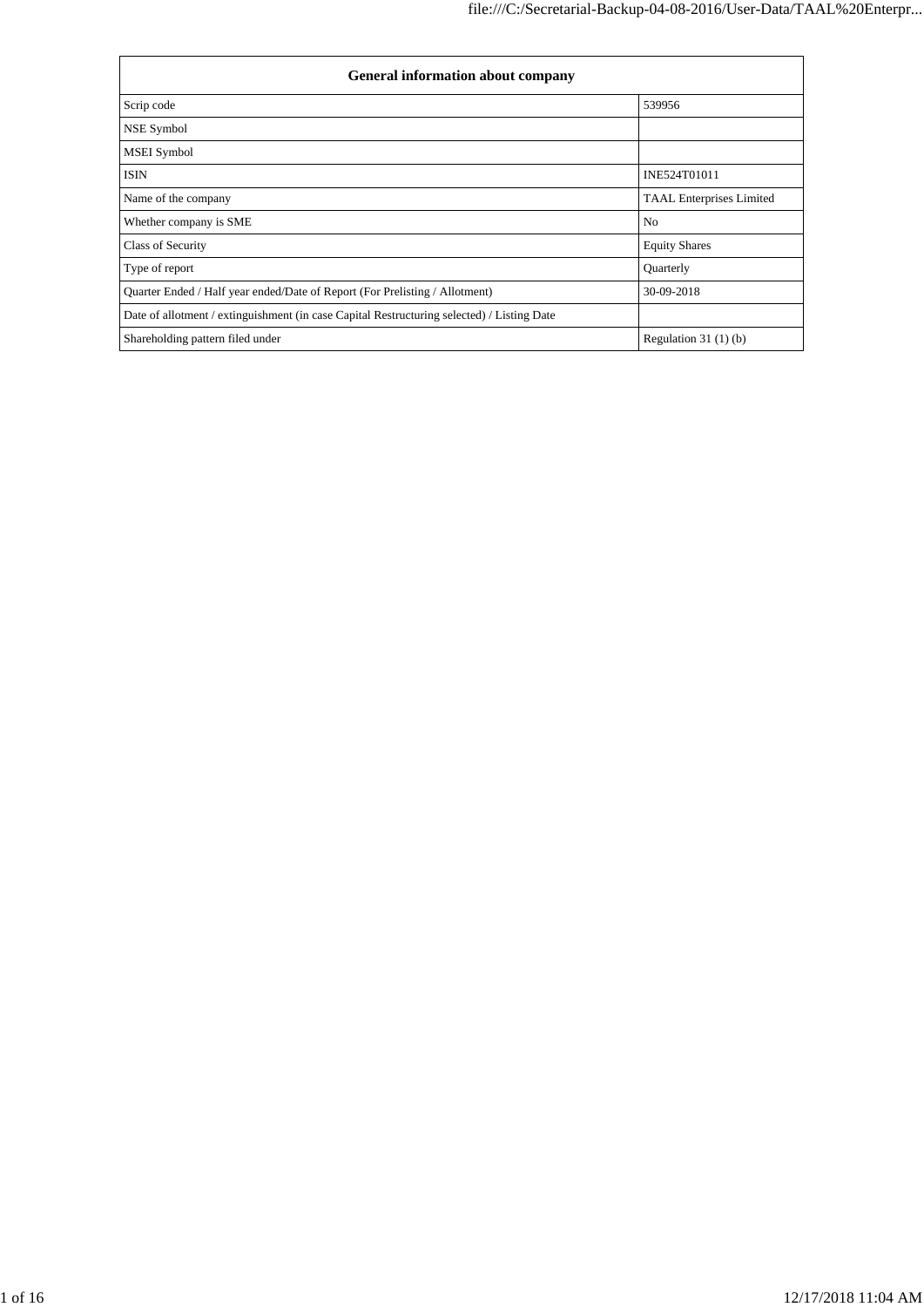|                |                                                                                           | <b>Declaration</b> |                                |                       |                            |
|----------------|-------------------------------------------------------------------------------------------|--------------------|--------------------------------|-----------------------|----------------------------|
| Sr.<br>No.     | Particular                                                                                | Yes/No             | Promoter and<br>Promoter Group | Public<br>shareholder | Non Promoter-Non<br>Public |
| -1             | Whether the Listed Entity has issued any partly paid up<br>shares?                        | N <sub>0</sub>     | N <sub>0</sub>                 | N <sub>0</sub>        | N <sub>0</sub>             |
| $\overline{2}$ | Whether the Listed Entity has issued any Convertible<br>Securities?                       | N <sub>0</sub>     | N <sub>0</sub>                 | N <sub>0</sub>        | N <sub>0</sub>             |
| 3              | Whether the Listed Entity has issued any Warrants?                                        | N <sub>0</sub>     | N <sub>0</sub>                 | N <sub>0</sub>        | No                         |
| $\overline{4}$ | Whether the Listed Entity has any shares against which<br>depository receipts are issued? | N <sub>o</sub>     | N <sub>0</sub>                 | N <sub>0</sub>        | N <sub>0</sub>             |
| 5              | Whether the Listed Entity has any shares in locked-in?                                    | N <sub>0</sub>     | N <sub>0</sub>                 | N <sub>0</sub>        | No                         |
| 6              | Whether any shares held by promoters are pledge or<br>otherwise encumbered?               | N <sub>0</sub>     | N <sub>0</sub>                 |                       |                            |
| $\overline{7}$ | Whether company has equity shares with differential<br>voting rights?                     | N <sub>0</sub>     | N <sub>0</sub>                 | N <sub>0</sub>        | N <sub>0</sub>             |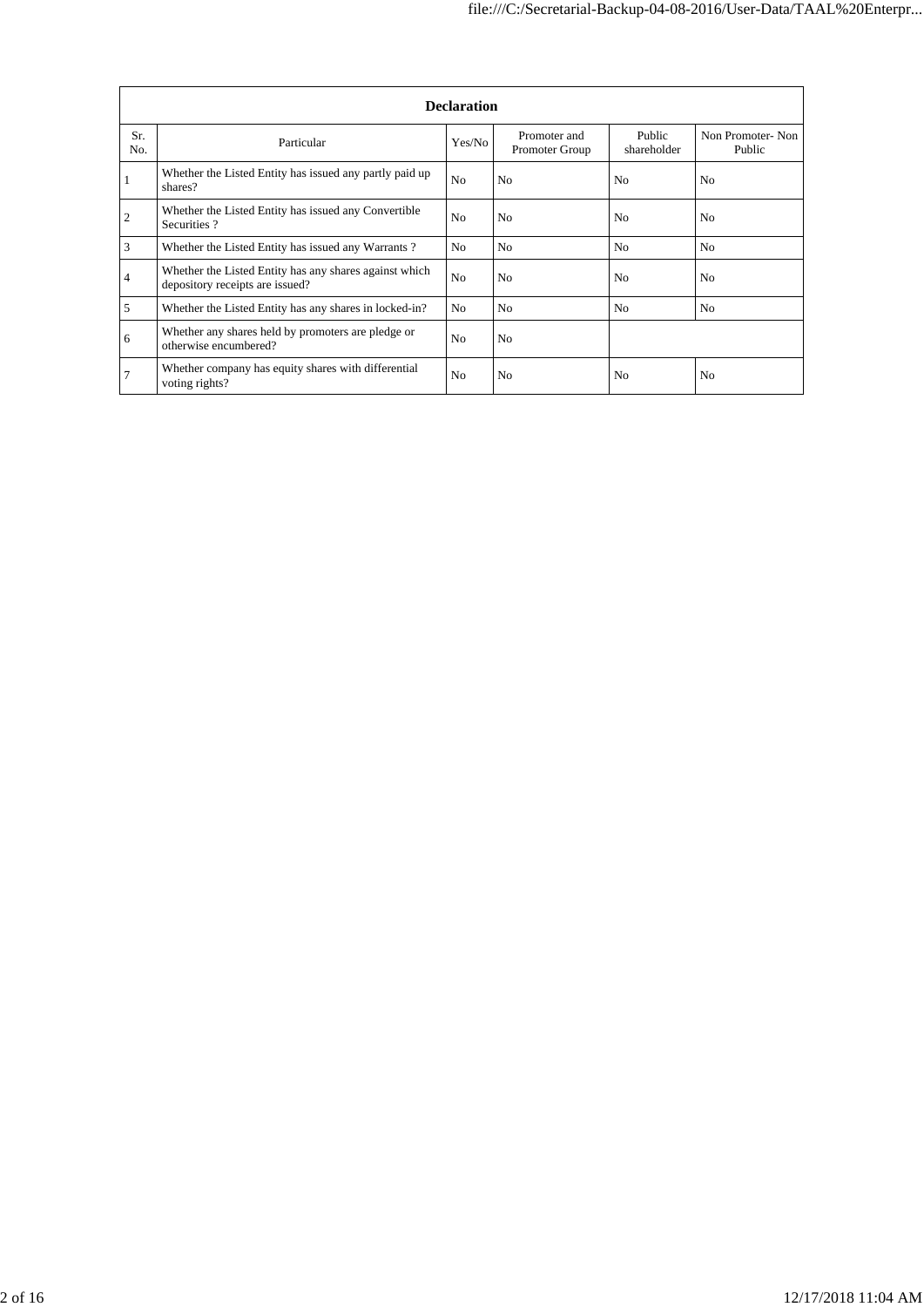|                 |                                                                              |                                         |                                   |                      |                                              |                                                                | Table I - Summary Statement holding of specified securities |                                                                  |  |         |            |
|-----------------|------------------------------------------------------------------------------|-----------------------------------------|-----------------------------------|----------------------|----------------------------------------------|----------------------------------------------------------------|-------------------------------------------------------------|------------------------------------------------------------------|--|---------|------------|
|                 |                                                                              | No. of                                  |                                   | No. Of<br>Partly     | No. Of<br>shares<br>underlying<br>Depository | Shareholding<br>as a % of total<br>Total nos.<br>no. of shares |                                                             | Number of Voting Rights held in each<br>class of securities (IX) |  |         |            |
| Category<br>(I) | Category of<br>shareholder<br>(II)                                           | Nos. Of<br>shareholders<br>(III)        | fully paid<br>up equity<br>shares | paid-up<br>equity    |                                              | shares held<br>$(VII) =$                                       | (calculated as<br>per SCRR,                                 | No of Voting (XIV) Rights                                        |  |         | Total as a |
|                 | $(IV)+(V)+$<br>Receipts<br>shares<br>held $(IV)$<br>(VI)<br>held (V)<br>(VI) | 1957) (VIII) As<br>a % of<br>$(A+B+C2)$ | Class<br>eg: X                    | <b>Class</b><br>eg:y | Total                                        | $%$ of<br>$(A+B+C)$                                            |                                                             |                                                                  |  |         |            |
| (A)             | Promoter $\&$<br>Promoter<br>Group                                           | 6                                       | 1591650                           |                      |                                              | 1591650                                                        | 51.07                                                       | 1591650                                                          |  | 1591650 | 51.07      |
| (B)             | Public                                                                       | 12748                                   | 1524692                           |                      |                                              | 1524692                                                        | 48.93                                                       | 1524692                                                          |  | 1524692 | 48.93      |
| (C)             | Non<br>Promoter-<br>Non Public                                               |                                         |                                   |                      |                                              |                                                                |                                                             |                                                                  |  |         |            |
| (C1)            | <b>Shares</b><br>underlying<br><b>DRs</b>                                    |                                         |                                   |                      |                                              |                                                                |                                                             |                                                                  |  |         |            |
| (C2)            | Shares held<br>by<br>Employee<br><b>Trusts</b>                               |                                         |                                   |                      |                                              |                                                                |                                                             |                                                                  |  |         |            |
|                 | Total                                                                        | 12754                                   | 3116342                           |                      |                                              | 3116342                                                        | 100                                                         | 3116342                                                          |  | 3116342 | 100        |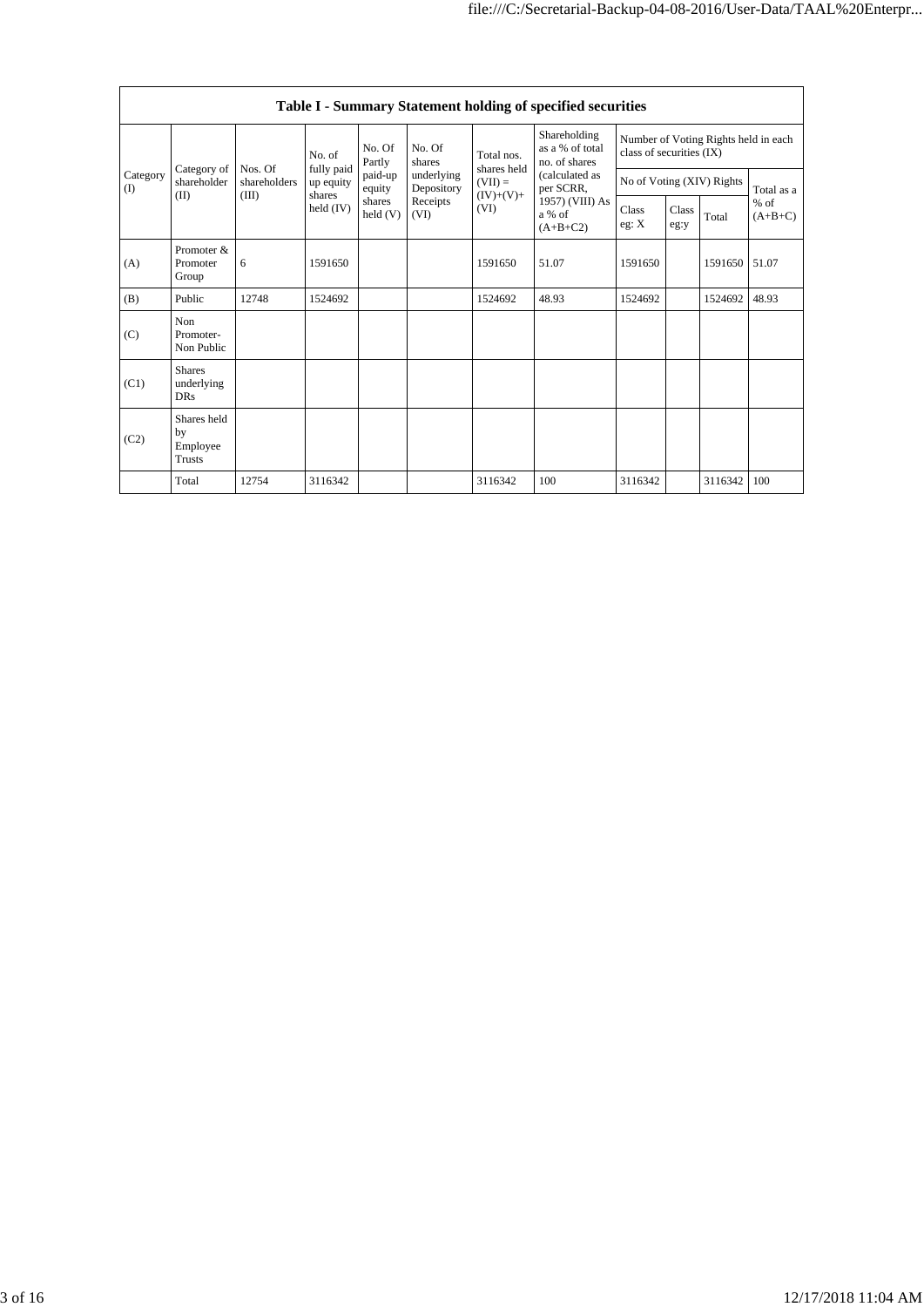|                   |                                                                                                               |                                 |                                                                             |                                                                                                            | Table I - Summary Statement holding of specified securities              |            |                                                                               |            |                                                |                                |
|-------------------|---------------------------------------------------------------------------------------------------------------|---------------------------------|-----------------------------------------------------------------------------|------------------------------------------------------------------------------------------------------------|--------------------------------------------------------------------------|------------|-------------------------------------------------------------------------------|------------|------------------------------------------------|--------------------------------|
| Category<br>$($ I | No. Of<br>No. of<br><b>Shares</b><br><b>Shares</b><br>Category of<br>Underlying<br>shareholder<br>Outstanding | Underlying<br>Outstanding       | No. Of Shares<br>Underlying<br>Outstanding<br>convertible<br>securities and | Shareholding, as<br>a % assuming<br>full conversion<br>of convertible<br>securities (as a<br>percentage of | Number of<br>Locked in<br>shares (XII)                                   |            | Number of<br><b>Shares</b><br>pledged or<br>otherwise<br>encumbered<br>(XIII) |            | Number of<br>equity shares<br>held in          |                                |
|                   | (II)                                                                                                          | convertible<br>securities $(X)$ | Warrants<br>$(X_i)$                                                         | No. Of<br>Warrants (Xi)<br>(a)                                                                             | diluted share<br>capital) $(XI)=$<br>$(VII)+(X)$ As a<br>% of $(A+B+C2)$ | No.<br>(a) | As a %<br>of total<br><b>Shares</b><br>held<br>(b)                            | No.<br>(a) | As a %<br>of total<br><b>Shares</b><br>held(b) | dematerialized<br>form $(XIV)$ |
| (A)               | Promoter &<br>Promoter<br>Group                                                                               |                                 |                                                                             |                                                                                                            | 51.07                                                                    |            |                                                                               |            |                                                | 1591650                        |
| (B)               | Public                                                                                                        |                                 |                                                                             |                                                                                                            | 48.93                                                                    |            |                                                                               |            |                                                | 1413832                        |
| (C)               | Non<br>Promoter-<br>Non Public                                                                                |                                 |                                                                             |                                                                                                            |                                                                          |            |                                                                               |            |                                                |                                |
| (C1)              | <b>Shares</b><br>underlying<br><b>DRs</b>                                                                     |                                 |                                                                             |                                                                                                            |                                                                          |            |                                                                               |            |                                                |                                |
| (C2)              | Shares held<br>by<br>Employee<br><b>Trusts</b>                                                                |                                 |                                                                             |                                                                                                            |                                                                          |            |                                                                               |            |                                                |                                |
|                   | Total                                                                                                         |                                 |                                                                             |                                                                                                            | 100                                                                      |            |                                                                               |            |                                                | 3005482                        |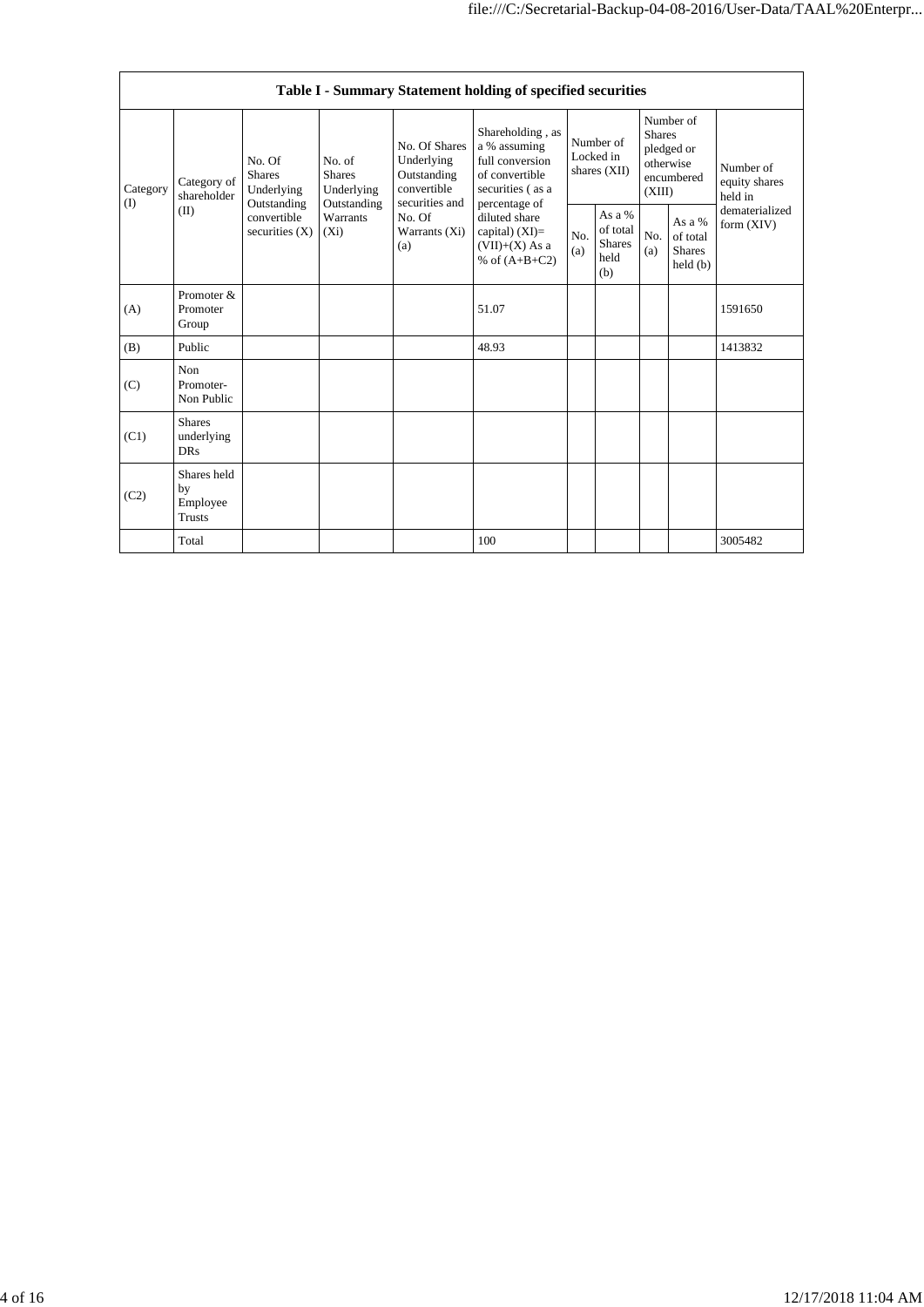|                                                                             | Table II - Statement showing shareholding pattern of the Promoter and Promoter Group                                |                                                                              |                             |                                                                |                                                                  |                                                                  |                                                                                                                                  |                                                                  |               |               |                                 |
|-----------------------------------------------------------------------------|---------------------------------------------------------------------------------------------------------------------|------------------------------------------------------------------------------|-----------------------------|----------------------------------------------------------------|------------------------------------------------------------------|------------------------------------------------------------------|----------------------------------------------------------------------------------------------------------------------------------|------------------------------------------------------------------|---------------|---------------|---------------------------------|
|                                                                             |                                                                                                                     |                                                                              | No. of<br>fully             | No. Of<br>Partly<br>paid-up<br>equity<br>shares<br>held<br>(V) | No. Of<br>shares<br>underlying<br>Depository<br>Receipts<br>(VI) | Total nos.<br>shares<br>held (VII)<br>$=$<br>$(IV)+(V)+$<br>(VI) | Shareholding<br>as a % of<br>total no. of<br>shares<br>(calculated<br>as per<br>SCRR, 1957)<br>(VIII) As a<br>% of<br>$(A+B+C2)$ | Number of Voting Rights held in<br>each class of securities (IX) |               |               |                                 |
| Sr.                                                                         | Category & Name   Nos. Of<br>of the<br>Shareholders (I)                                                             | shareholders<br>(III)                                                        | paid up<br>equity<br>shares |                                                                |                                                                  |                                                                  |                                                                                                                                  | No of Voting (XIV) Rights                                        |               |               | Total<br>as a %                 |
|                                                                             |                                                                                                                     |                                                                              | held<br>(IV)                |                                                                |                                                                  |                                                                  |                                                                                                                                  | Class eg:<br>X                                                   | Class<br>eg:y | Total         | of<br>Total<br>Voting<br>rights |
| A                                                                           | Table II - Statement showing shareholding pattern of the Promoter and Promoter Group                                |                                                                              |                             |                                                                |                                                                  |                                                                  |                                                                                                                                  |                                                                  |               |               |                                 |
| (1)                                                                         | Indian                                                                                                              |                                                                              |                             |                                                                |                                                                  |                                                                  |                                                                                                                                  |                                                                  |               |               |                                 |
| (a)                                                                         | Individuals/Hindu<br>undivided Family                                                                               | 3                                                                            | 4062                        |                                                                |                                                                  | 4062                                                             | 0.13                                                                                                                             | 4062                                                             |               | 4062          | 0.13                            |
| (d)                                                                         | Any Other<br>(specify)                                                                                              | 3                                                                            | 1587588                     |                                                                |                                                                  | 1587588                                                          | 50.94                                                                                                                            | 1587588                                                          |               | 1587588       | 50.94                           |
| Sub-Total $(A)(1)$                                                          |                                                                                                                     | 6                                                                            | 1591650                     |                                                                |                                                                  | 1591650                                                          | 51.07                                                                                                                            | 1591650                                                          |               | 1591650       | 51.07                           |
| (2)                                                                         | Foreign                                                                                                             |                                                                              |                             |                                                                |                                                                  |                                                                  |                                                                                                                                  |                                                                  |               |               |                                 |
| Total Shareholding of<br>Promoter and Promoter<br>Group $(A)=(A)(1)+(A)(2)$ |                                                                                                                     | 6                                                                            | 1591650                     |                                                                |                                                                  | 1591650                                                          | 51.07                                                                                                                            | 1591650                                                          |               | 1591650 51.07 |                                 |
| B                                                                           |                                                                                                                     | Table III - Statement showing shareholding pattern of the Public shareholder |                             |                                                                |                                                                  |                                                                  |                                                                                                                                  |                                                                  |               |               |                                 |
| (1)                                                                         | Institutions                                                                                                        |                                                                              |                             |                                                                |                                                                  |                                                                  |                                                                                                                                  |                                                                  |               |               |                                 |
| (f)                                                                         | Financial<br>Institutions/<br><b>Banks</b>                                                                          | $\mathfrak{2}$                                                               | 37                          |                                                                |                                                                  | 37                                                               | $\boldsymbol{0}$                                                                                                                 | 37                                                               |               | 37            | $\boldsymbol{0}$                |
| (i)                                                                         | Any Other<br>(specify)                                                                                              | 1                                                                            | 12                          |                                                                |                                                                  | 12                                                               | $\mathbf{0}$                                                                                                                     | 12                                                               |               | 12            | $\mathbf{0}$                    |
| Sub-Total $(B)(1)$                                                          |                                                                                                                     | 3                                                                            | 49                          |                                                                |                                                                  | 49                                                               | $\mathbf{0}$                                                                                                                     | 49                                                               |               | 49            | $\mathbf{0}$                    |
| (3)                                                                         | Non-institutions                                                                                                    |                                                                              |                             |                                                                |                                                                  |                                                                  |                                                                                                                                  |                                                                  |               |               |                                 |
| (a(i))                                                                      | Individuals -<br>i.Individual<br>shareholders<br>holding nominal<br>share capital up to<br>Rs. 2 lakhs.             | 12256                                                                        | 852811                      |                                                                |                                                                  | 852811                                                           | 27.37                                                                                                                            | 852811                                                           |               | 852811        | 27.37                           |
| (a(ii))                                                                     | Individuals - ii.<br>Individual<br>shareholders<br>holding nominal<br>share capital in<br>excess of Rs. 2<br>lakhs. | 6                                                                            | 351474                      |                                                                |                                                                  | 351474                                                           | 11.28                                                                                                                            | 351474                                                           |               | 351474        | 11.28                           |
| (e)                                                                         | Any Other<br>(specify)                                                                                              | 483                                                                          | 320358                      |                                                                |                                                                  | 320358                                                           | 10.28                                                                                                                            | 320358                                                           |               | 320358        | 10.28                           |
| Sub-Total $(B)(3)$                                                          |                                                                                                                     | 12745                                                                        | 1524643                     |                                                                |                                                                  | 1524643                                                          | 48.92                                                                                                                            | 1524643                                                          |               | 1524643       | 48.92                           |
| <b>Total Public</b><br>Shareholding<br>$(B)=(B)(1)+(B)(2)+(B)(3)$           |                                                                                                                     | 12748                                                                        | 1524692                     |                                                                |                                                                  | 1524692                                                          | 48.93                                                                                                                            | 1524692                                                          |               | 1524692       | 48.93                           |
| $\mathbf C$                                                                 | Table IV - Statement showing shareholding pattern of the Non Promoter- Non Public shareholder                       |                                                                              |                             |                                                                |                                                                  |                                                                  |                                                                                                                                  |                                                                  |               |               |                                 |
| Total $(A+B+C2)$                                                            |                                                                                                                     | 12754                                                                        | 3116342                     |                                                                |                                                                  | 3116342                                                          | 100                                                                                                                              | 3116342                                                          |               | 3116342       | 100                             |
| Total $(A+B+C)$                                                             |                                                                                                                     | 12754                                                                        | 3116342                     |                                                                |                                                                  | 3116342                                                          | 100                                                                                                                              | 3116342                                                          |               | 3116342 100   |                                 |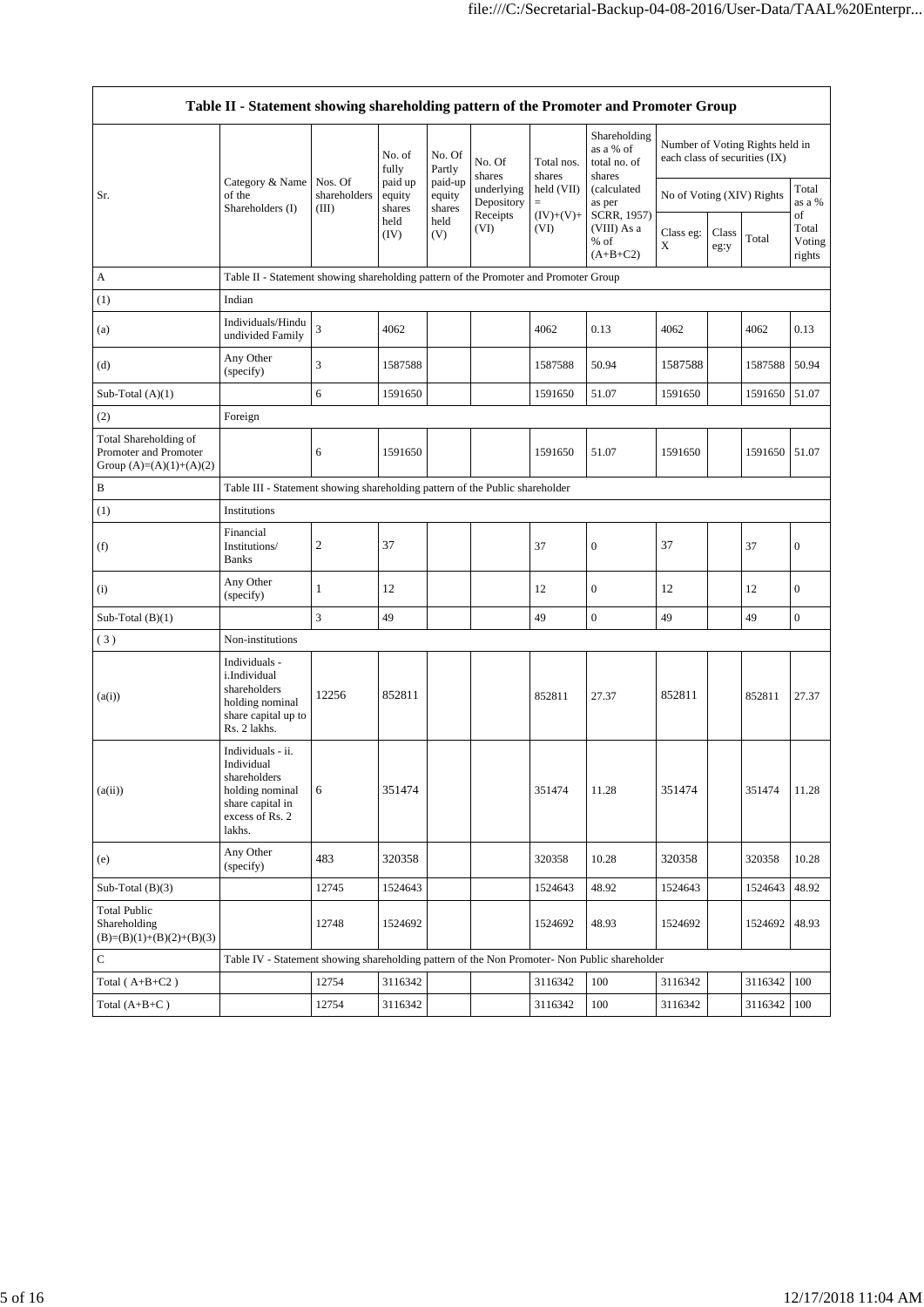|                                                                             |                                                                                                                                                                         |                                                                                      |                                                                                | Table II - Statement showing shareholding pattern of the Promoter and Promoter Group                          |                                                    |                                        |                                                    |                                                                               |                                       |
|-----------------------------------------------------------------------------|-------------------------------------------------------------------------------------------------------------------------------------------------------------------------|--------------------------------------------------------------------------------------|--------------------------------------------------------------------------------|---------------------------------------------------------------------------------------------------------------|----------------------------------------------------|----------------------------------------|----------------------------------------------------|-------------------------------------------------------------------------------|---------------------------------------|
| Sr.                                                                         | No. Of<br>No. of<br><b>Shares</b><br><b>Shares</b><br>Underlying<br>Underlying<br>Outstanding<br>Outstanding<br>convertible<br>Warrants<br>securities<br>$(X_i)$<br>(X) |                                                                                      | No. Of<br><b>Shares</b><br>Underlying<br>Outstanding<br>convertible            | Shareholding,<br>as a %<br>assuming full<br>conversion of<br>convertible<br>securities (as a<br>percentage of |                                                    | Number of<br>Locked in<br>shares (XII) |                                                    | Number of<br><b>Shares</b><br>pledged or<br>otherwise<br>encumbered<br>(XIII) | Number of<br>equity shares<br>held in |
|                                                                             |                                                                                                                                                                         | securities and<br>No. Of<br>Warrants<br>(Xi)(a)                                      | diluted share<br>capital) $(XI)$ =<br>$(VII)+(X)$ As a<br>$%$ of<br>$(A+B+C2)$ | No.<br>(a)                                                                                                    | As a %<br>of total<br><b>Shares</b><br>held<br>(b) | No.<br>(a)                             | As a %<br>of total<br><b>Shares</b><br>held<br>(b) | dematerialized<br>form (XIV)                                                  |                                       |
| A                                                                           |                                                                                                                                                                         | Table II - Statement showing shareholding pattern of the Promoter and Promoter Group |                                                                                |                                                                                                               |                                                    |                                        |                                                    |                                                                               |                                       |
| (1)                                                                         | Indian                                                                                                                                                                  |                                                                                      |                                                                                |                                                                                                               |                                                    |                                        |                                                    |                                                                               |                                       |
| (a)                                                                         |                                                                                                                                                                         |                                                                                      |                                                                                | 0.13                                                                                                          |                                                    |                                        |                                                    |                                                                               | 4062                                  |
| (d)                                                                         |                                                                                                                                                                         |                                                                                      |                                                                                | 50.94                                                                                                         |                                                    |                                        |                                                    |                                                                               | 1587588                               |
| Sub-Total $(A)(1)$                                                          |                                                                                                                                                                         |                                                                                      |                                                                                | 51.07                                                                                                         |                                                    |                                        |                                                    |                                                                               | 1591650                               |
| (2)                                                                         | Foreign                                                                                                                                                                 |                                                                                      |                                                                                |                                                                                                               |                                                    |                                        |                                                    |                                                                               |                                       |
| Total Shareholding of<br>Promoter and Promoter<br>Group $(A)=(A)(1)+(A)(2)$ |                                                                                                                                                                         |                                                                                      |                                                                                | 51.07                                                                                                         |                                                    |                                        |                                                    |                                                                               | 1591650                               |
| B                                                                           |                                                                                                                                                                         |                                                                                      |                                                                                | Table III - Statement showing shareholding pattern of the Public shareholder                                  |                                                    |                                        |                                                    |                                                                               |                                       |
| (1)                                                                         | Institutions                                                                                                                                                            |                                                                                      |                                                                                |                                                                                                               |                                                    |                                        |                                                    |                                                                               |                                       |
| (f)                                                                         |                                                                                                                                                                         |                                                                                      |                                                                                | $\boldsymbol{0}$                                                                                              |                                                    |                                        |                                                    |                                                                               | $\boldsymbol{0}$                      |
| (i)                                                                         |                                                                                                                                                                         |                                                                                      |                                                                                | $\overline{0}$                                                                                                |                                                    |                                        |                                                    |                                                                               | $\overline{0}$                        |
| Sub-Total $(B)(1)$                                                          |                                                                                                                                                                         |                                                                                      |                                                                                | $\overline{0}$                                                                                                |                                                    |                                        |                                                    |                                                                               | $\overline{0}$                        |
| (3)                                                                         | Non-institutions                                                                                                                                                        |                                                                                      |                                                                                |                                                                                                               |                                                    |                                        |                                                    |                                                                               |                                       |
| (a(i))                                                                      |                                                                                                                                                                         |                                                                                      |                                                                                | 27.37                                                                                                         |                                                    |                                        |                                                    |                                                                               | 754161                                |
| (a(ii))                                                                     |                                                                                                                                                                         |                                                                                      |                                                                                | 11.28                                                                                                         |                                                    |                                        |                                                    |                                                                               | 351474                                |
| (e)                                                                         |                                                                                                                                                                         |                                                                                      |                                                                                | 10.28                                                                                                         |                                                    |                                        |                                                    |                                                                               | 308197                                |
| Sub-Total $(B)(3)$                                                          |                                                                                                                                                                         |                                                                                      |                                                                                | 48.92                                                                                                         |                                                    |                                        |                                                    |                                                                               | 1413832                               |
| <b>Total Public Shareholding</b><br>$(B)=(B)(1)+(B)(2)+(B)(3)$              |                                                                                                                                                                         |                                                                                      |                                                                                | 48.93                                                                                                         |                                                    |                                        |                                                    |                                                                               | 1413832                               |
| $\mathsf{C}$                                                                |                                                                                                                                                                         |                                                                                      |                                                                                | Table IV - Statement showing shareholding pattern of the Non Promoter- Non Public shareholder                 |                                                    |                                        |                                                    |                                                                               |                                       |
| Total $(A+B+C2)$                                                            |                                                                                                                                                                         |                                                                                      |                                                                                | 100                                                                                                           |                                                    |                                        |                                                    |                                                                               | 3005482                               |
| Total $(A+B+C)$                                                             |                                                                                                                                                                         |                                                                                      |                                                                                | 100                                                                                                           |                                                    |                                        |                                                    |                                                                               | 3005482                               |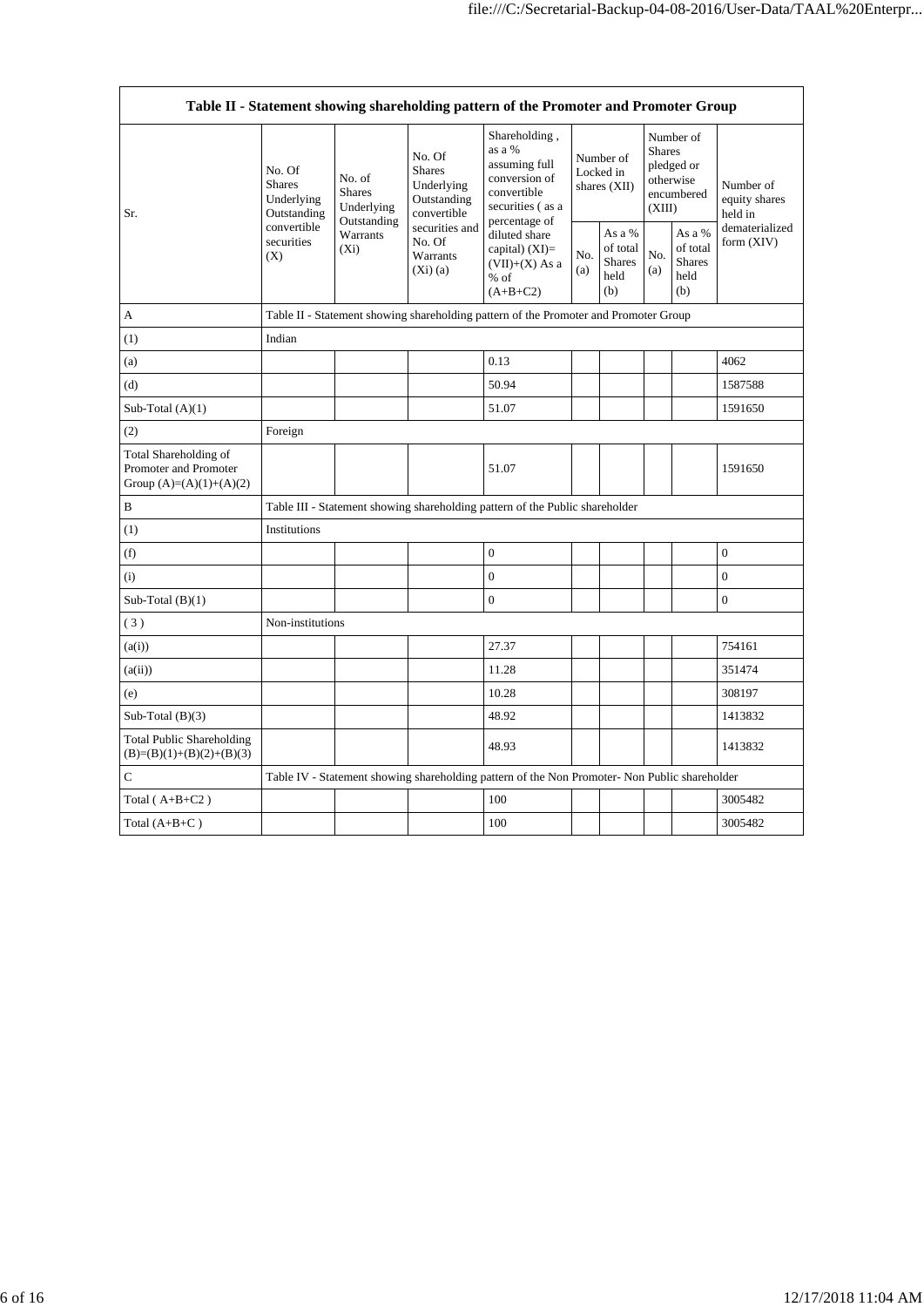|                                                                                                                                                                                           | Individuals/Hindu undivided Family                            |                     |                           |                       |  |  |  |
|-------------------------------------------------------------------------------------------------------------------------------------------------------------------------------------------|---------------------------------------------------------------|---------------------|---------------------------|-----------------------|--|--|--|
| Searial No.                                                                                                                                                                               | $\mathbf{1}$                                                  | $\mathfrak{2}$      | 3                         |                       |  |  |  |
| Name of the<br>Shareholders (I)                                                                                                                                                           | Alka P Mehta                                                  | Salil Baldev Taneja | Baldevraj Topanram Taneja | Click here to go back |  |  |  |
| PAN(II)                                                                                                                                                                                   | AAKPM1612J                                                    | AAAPT6770G          | AAAPT6769K                | Total                 |  |  |  |
| No. of fully paid<br>up equity shares<br>held (IV)                                                                                                                                        | 3625                                                          | 400                 | 37                        | 4062                  |  |  |  |
| No. Of Partly<br>paid-up equity<br>shares held (V)                                                                                                                                        |                                                               |                     |                           |                       |  |  |  |
| No. Of shares<br>underlying<br>Depository<br>Receipts (VI)                                                                                                                                |                                                               |                     |                           |                       |  |  |  |
| Total nos. shares<br>held $(VII) =$<br>$(IV)+(V)+(VI)$                                                                                                                                    | 3625                                                          | 400                 | 37                        | 4062                  |  |  |  |
| Shareholding as a<br>% of total no. of<br>shares (calculated<br>as per SCRR,<br>1957) (VIII) As a<br>% of $(A+B+C2)$                                                                      | 0.12                                                          | 0.01                | 0                         | 0.13                  |  |  |  |
|                                                                                                                                                                                           | Number of Voting Rights held in each class of securities (IX) |                     |                           |                       |  |  |  |
| Class eg: $X$                                                                                                                                                                             | 3625                                                          | 400                 | 37                        | 4062                  |  |  |  |
| Class eg:y                                                                                                                                                                                |                                                               |                     |                           |                       |  |  |  |
| Total                                                                                                                                                                                     | 3625                                                          | 400                 | 37                        | 4062                  |  |  |  |
| Total as a % of<br><b>Total Voting rights</b>                                                                                                                                             | 0.12                                                          | 0.01                | 0                         | 0.13                  |  |  |  |
| No. Of Shares<br>Underlying<br>Outstanding<br>convertible<br>securities (X)                                                                                                               |                                                               |                     |                           |                       |  |  |  |
| No. of Shares<br>Underlying<br>Outstanding<br>Warrants (Xi)                                                                                                                               |                                                               |                     |                           |                       |  |  |  |
| No. Of Shares<br>Underlying<br>Outstanding<br>convertible<br>securities and No.<br>Of Warrants (Xi)<br>(a)                                                                                |                                                               |                     |                           |                       |  |  |  |
| Shareholding , as a<br>% assuming full<br>conversion of<br>convertible<br>securities (as a<br>percentage of<br>diluted share<br>capital) (XI)=<br>$(VII)+(Xi)(a)$ As a<br>% of $(A+B+C2)$ | 0.12                                                          | 0.01                | $\boldsymbol{0}$          | 0.13                  |  |  |  |
| Number of Locked in shares (XII)                                                                                                                                                          |                                                               |                     |                           |                       |  |  |  |
| No. $(a)$                                                                                                                                                                                 |                                                               |                     |                           |                       |  |  |  |
| As a % of total<br>Shares held (b)                                                                                                                                                        |                                                               |                     |                           |                       |  |  |  |
|                                                                                                                                                                                           | Number of Shares pledged or otherwise encumbered (XIII)       |                     |                           |                       |  |  |  |
| No. $(a)$                                                                                                                                                                                 |                                                               |                     |                           |                       |  |  |  |
| As a % of total<br>Shares held (b)                                                                                                                                                        |                                                               |                     |                           |                       |  |  |  |
| Number of equity<br>shares held in<br>dematerialized<br>form (XIV)                                                                                                                        | 3625                                                          | 400                 | 37                        | 4062                  |  |  |  |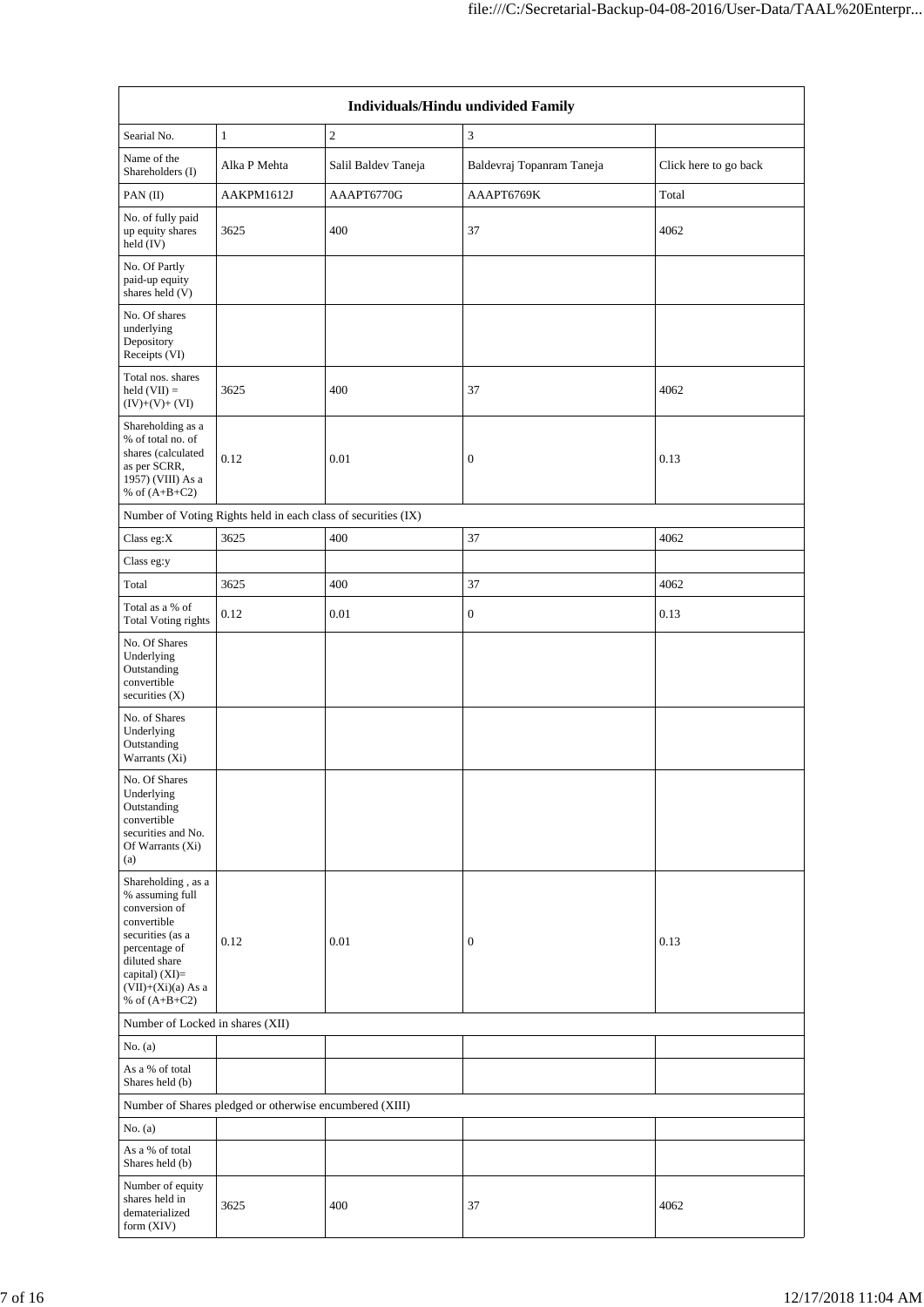|                                 | Reason for not providing PAN |          |          |  |  |  |
|---------------------------------|------------------------------|----------|----------|--|--|--|
| Reason for not<br>providing PAN |                              |          |          |  |  |  |
| Shareholder type                | Promoter                     | Promoter | Promoter |  |  |  |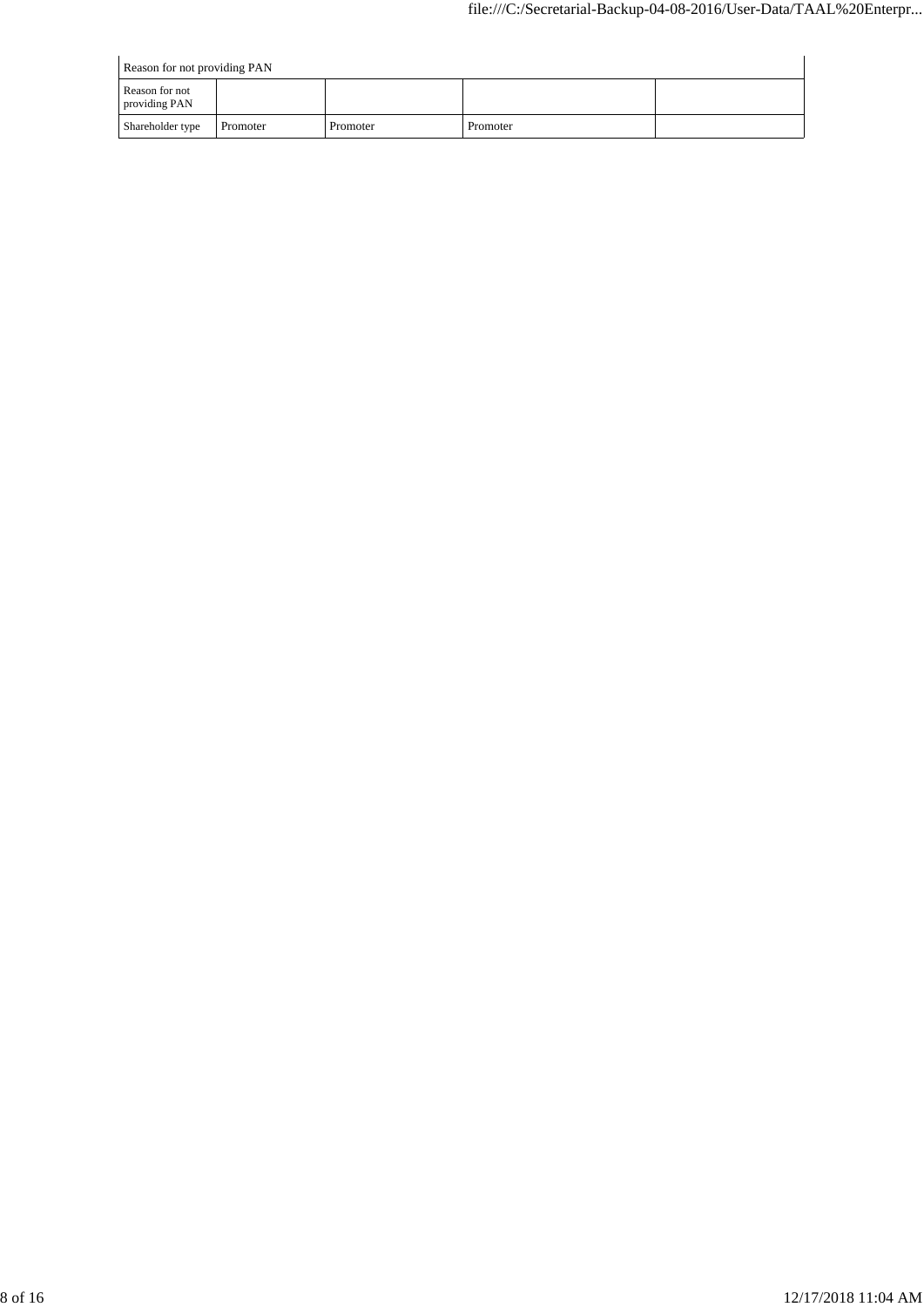|                                                                                                                                                                                        | Any Other (specify)                                     |                                  |                                            |                          |  |  |  |
|----------------------------------------------------------------------------------------------------------------------------------------------------------------------------------------|---------------------------------------------------------|----------------------------------|--------------------------------------------|--------------------------|--|--|--|
| Searial No.                                                                                                                                                                            | $\mathbf{1}$                                            | $\mathfrak{2}$                   | 3                                          |                          |  |  |  |
| Category                                                                                                                                                                               | <b>Bodies Corporate</b>                                 | <b>Bodies Corporate</b>          | <b>Bodies Corporate</b>                    | Click here to go<br>back |  |  |  |
| Name of the<br>Shareholders (I)                                                                                                                                                        | Vishkul Leather Garments Pvt.<br>Ltd.                   | Lighto Technologies Pvt.<br>Ltd. | <b>Indian Seamless Enterprises</b><br>Ltd. |                          |  |  |  |
| PAN(II)                                                                                                                                                                                | AAACV7022J                                              | AAECP4325J                       | AAACI3891C                                 | Total                    |  |  |  |
| No. of the<br>Shareholders (I)                                                                                                                                                         | 1                                                       | $\mathbf{1}$                     | $\mathbf{1}$                               | 3                        |  |  |  |
| No. of fully paid<br>up equity shares<br>held (IV)                                                                                                                                     | 1581297                                                 | 5714                             | 577                                        | 1587588                  |  |  |  |
| No. Of Partly<br>paid-up equity<br>shares held (V)                                                                                                                                     |                                                         |                                  |                                            |                          |  |  |  |
| No. Of shares<br>underlying<br>Depository<br>Receipts (VI)                                                                                                                             |                                                         |                                  |                                            |                          |  |  |  |
| Total nos. shares<br>held $(VII) =$<br>$(IV)+(V)+(VI)$                                                                                                                                 | 1581297                                                 | 5714                             | 577                                        | 1587588                  |  |  |  |
| Shareholding as a<br>% of total no. of<br>shares (calculated<br>as per SCRR,<br>1957) (VIII) As a<br>% of $(A+B+C2)$                                                                   | 50.74                                                   | 0.18                             | 0.02                                       | 50.94                    |  |  |  |
| Number of Voting Rights held in each class of securities (IX)                                                                                                                          |                                                         |                                  |                                            |                          |  |  |  |
| Class eg: X                                                                                                                                                                            | 1581297                                                 | 5714                             | 577                                        | 1587588                  |  |  |  |
| Class eg:y                                                                                                                                                                             |                                                         |                                  |                                            |                          |  |  |  |
| Total                                                                                                                                                                                  | 1581297                                                 | 5714                             | 577                                        | 1587588                  |  |  |  |
| Total as a % of<br><b>Total Voting rights</b>                                                                                                                                          | 50.74                                                   | 0.18                             | 0.02                                       | 50.94                    |  |  |  |
| No. Of Shares<br>Underlying<br>Outstanding<br>convertible<br>securities $(X)$                                                                                                          |                                                         |                                  |                                            |                          |  |  |  |
| No. of Shares<br>Underlying<br>Outstanding<br>Warrants (Xi)                                                                                                                            |                                                         |                                  |                                            |                          |  |  |  |
| No. Of Shares<br>Underlying<br>Outstanding<br>convertible<br>securities and No.<br>Of Warrants (Xi)<br>(a)                                                                             |                                                         |                                  |                                            |                          |  |  |  |
| Shareholding, as a<br>% assuming full<br>conversion of<br>convertible<br>securities (as a<br>percentage of<br>diluted share<br>capital) $(XI)=$<br>$(VII)+(X)$ As a %<br>of $(A+B+C2)$ | 50.74                                                   | 0.18                             | 0.02                                       | 50.94                    |  |  |  |
| Number of Locked in shares (XII)                                                                                                                                                       |                                                         |                                  |                                            |                          |  |  |  |
| No. $(a)$                                                                                                                                                                              |                                                         |                                  |                                            |                          |  |  |  |
| As a % of total<br>Shares held (b)                                                                                                                                                     |                                                         |                                  |                                            |                          |  |  |  |
|                                                                                                                                                                                        | Number of Shares pledged or otherwise encumbered (XIII) |                                  |                                            |                          |  |  |  |
| No. $(a)$                                                                                                                                                                              |                                                         |                                  |                                            |                          |  |  |  |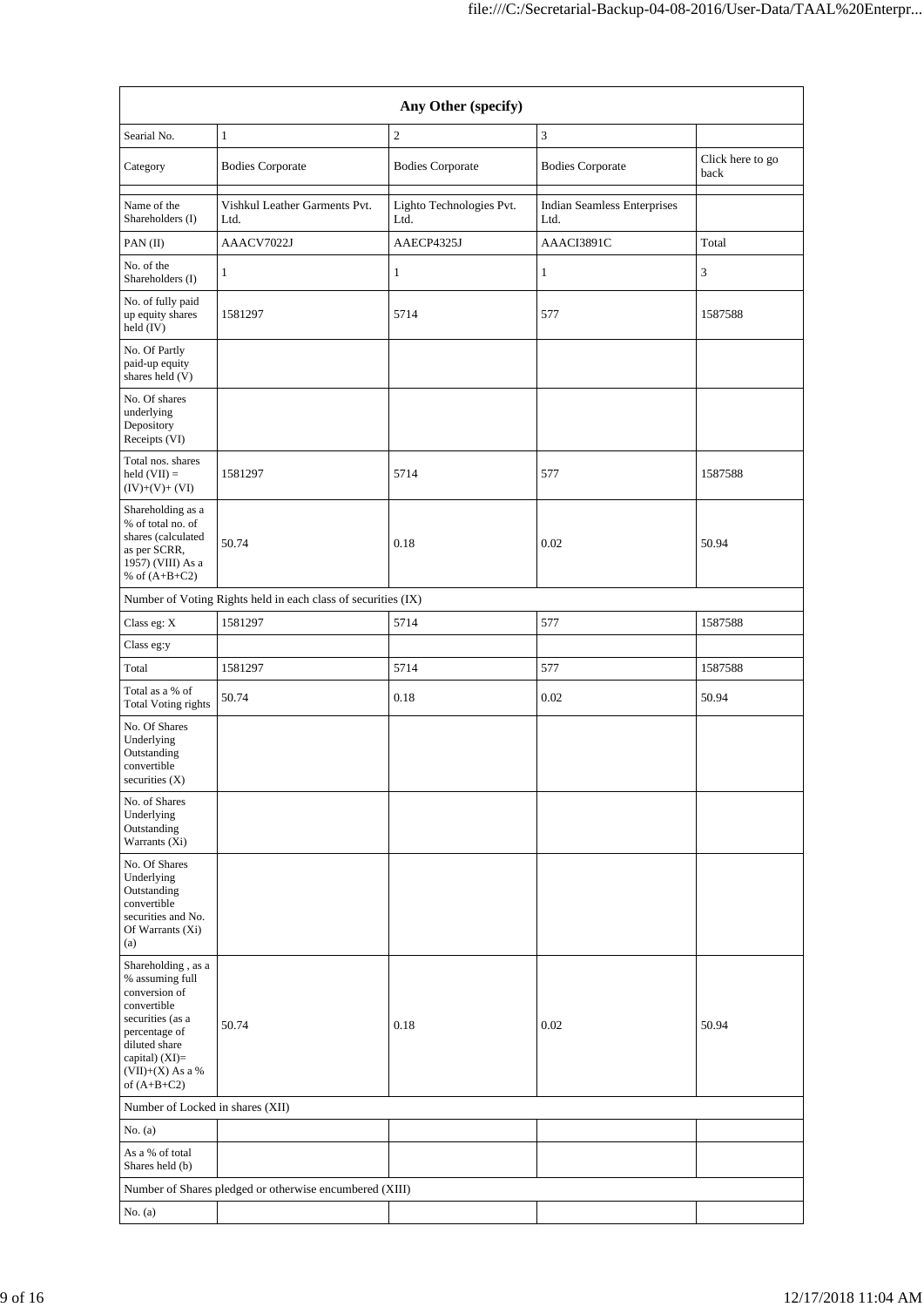| As a % of total<br>Shares held (b)                                   |          |          |          |         |
|----------------------------------------------------------------------|----------|----------|----------|---------|
| Number of equity<br>shares held in<br>dematerialized<br>form $(XIV)$ | 1581297  | 5714     | 577      | 1587588 |
| Reason for not providing PAN                                         |          |          |          |         |
| Reason for not<br>providing PAN                                      |          |          |          |         |
| Shareholder type                                                     | Promoter | Promoter | Promoter |         |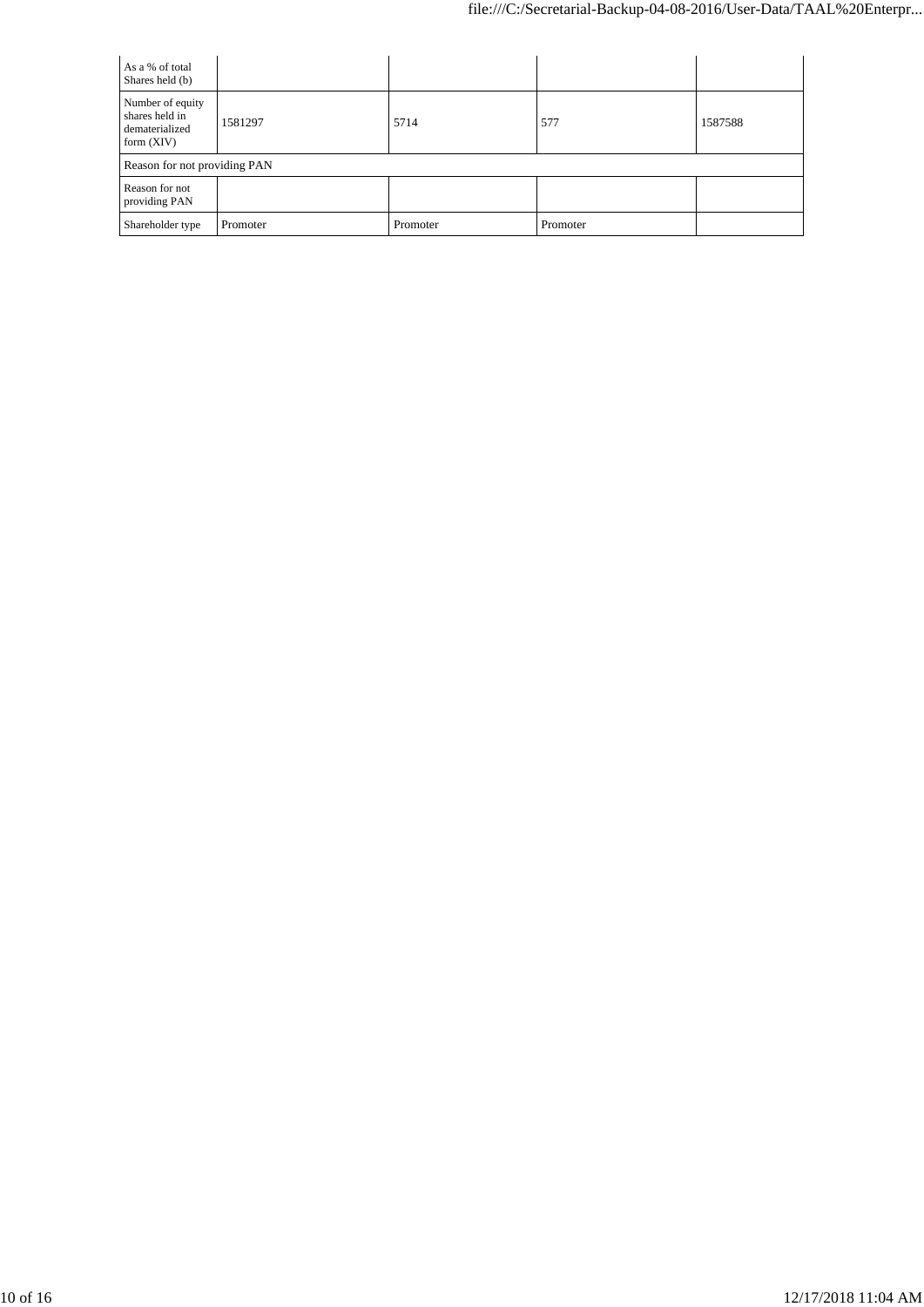|                                                                                                                                                                                      | Any Other (specify)                                           |                       |  |  |  |  |
|--------------------------------------------------------------------------------------------------------------------------------------------------------------------------------------|---------------------------------------------------------------|-----------------------|--|--|--|--|
| Searial No.                                                                                                                                                                          | $\mathbf{1}$                                                  |                       |  |  |  |  |
| Category                                                                                                                                                                             | Other                                                         |                       |  |  |  |  |
| Category / More<br>than 1 percentage                                                                                                                                                 | Category                                                      | Click here to go back |  |  |  |  |
| Name of the<br>Shareholders (I)                                                                                                                                                      | Foreign Bank                                                  |                       |  |  |  |  |
| PAN (II)                                                                                                                                                                             |                                                               | Total                 |  |  |  |  |
| No. of the<br>Shareholders (I)                                                                                                                                                       | $\mathbf{1}$                                                  | 1                     |  |  |  |  |
| No. of fully paid<br>up equity shares<br>held (IV)                                                                                                                                   | 12                                                            | 12                    |  |  |  |  |
| No. Of Partly<br>paid-up equity<br>shares held (V)                                                                                                                                   |                                                               |                       |  |  |  |  |
| No. Of shares<br>underlying<br>Depository<br>Receipts (VI)                                                                                                                           |                                                               |                       |  |  |  |  |
| Total nos. shares<br>held $(VII) =$<br>$(IV)+(V)+(VI)$                                                                                                                               | 12                                                            | 12                    |  |  |  |  |
| Shareholding as a<br>% of total no. of<br>shares (calculated<br>as per SCRR,<br>1957) (VIII) As a<br>% of $(A+B+C2)$                                                                 | $\mathbf{0}$                                                  | $\boldsymbol{0}$      |  |  |  |  |
|                                                                                                                                                                                      | Number of Voting Rights held in each class of securities (IX) |                       |  |  |  |  |
| Class eg: X                                                                                                                                                                          | $12\,$                                                        | 12                    |  |  |  |  |
| Class eg:y                                                                                                                                                                           |                                                               |                       |  |  |  |  |
| Total                                                                                                                                                                                | 12                                                            | 12                    |  |  |  |  |
| Total as a % of<br>Total Voting rights                                                                                                                                               | $\boldsymbol{0}$                                              | $\mathbf{0}$          |  |  |  |  |
| No. Of Shares<br>Underlying<br>Outstanding<br>convertible<br>securities (X)                                                                                                          |                                                               |                       |  |  |  |  |
| No. of Shares<br>Underlying<br>Outstanding<br>Warrants (Xi)                                                                                                                          |                                                               |                       |  |  |  |  |
| No. Of Shares<br>Underlying<br>Outstanding<br>convertible<br>securities and<br>Warrants $(X)$                                                                                        |                                                               |                       |  |  |  |  |
| Shareholding, as a<br>% assuming full<br>conversion of<br>convertible<br>securities (as a<br>percentage of<br>diluted share<br>capital) (XI)=<br>$(VII)+(X)$ As a %<br>of $(A+B+C2)$ | $\boldsymbol{0}$                                              | $\boldsymbol{0}$      |  |  |  |  |
| Number of Locked in shares (XII)                                                                                                                                                     |                                                               |                       |  |  |  |  |
| No. $(a)$                                                                                                                                                                            |                                                               |                       |  |  |  |  |
| As a % of total<br>Shares held (b)                                                                                                                                                   |                                                               |                       |  |  |  |  |
| Number of equity<br>shares held in<br>dematerialized<br>form (XIV)                                                                                                                   | $\boldsymbol{0}$                                              | $\boldsymbol{0}$      |  |  |  |  |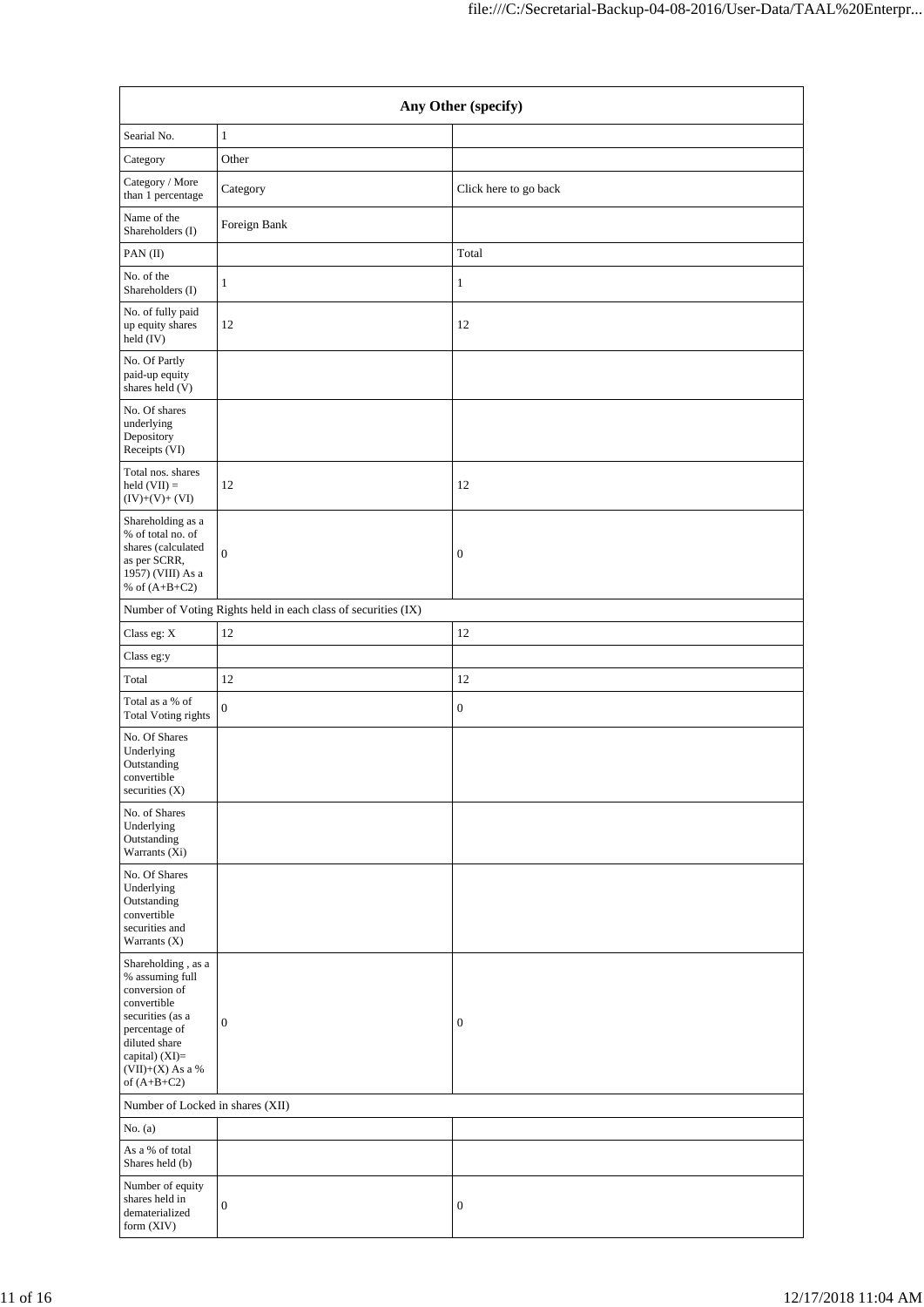| Reason for not providing PAN    |  |
|---------------------------------|--|
| Reason for not<br>providing PAN |  |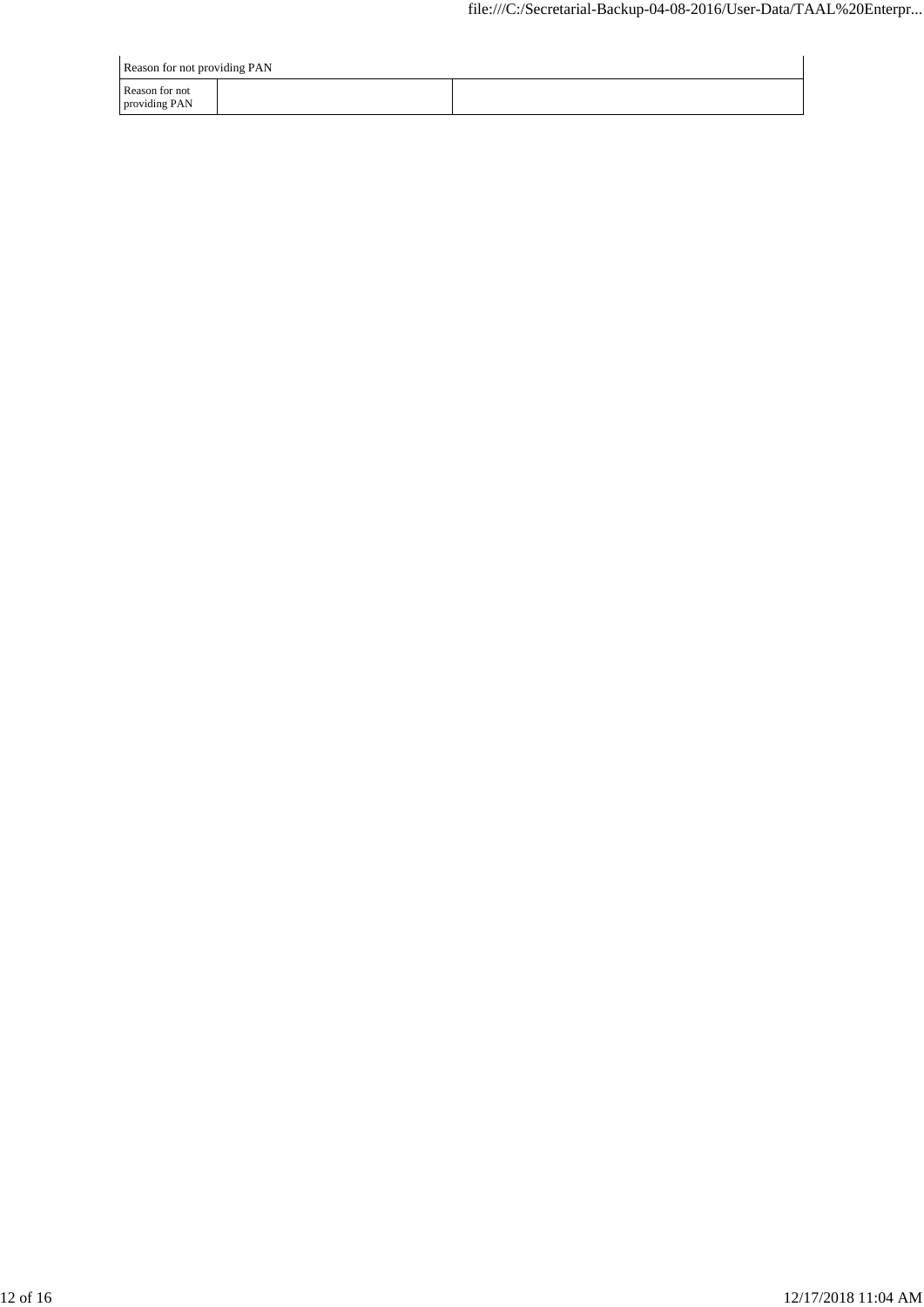| Individuals - ii. Individual shareholders holding nominal share capital in excess of Rs. 2 lakhs.                                                                                    |                                                               |                                         |                                 |                |                          |  |  |
|--------------------------------------------------------------------------------------------------------------------------------------------------------------------------------------|---------------------------------------------------------------|-----------------------------------------|---------------------------------|----------------|--------------------------|--|--|
| Searial No.                                                                                                                                                                          | $\mathbf{1}$                                                  | $\sqrt{2}$                              | 3                               | $\overline{4}$ |                          |  |  |
| Name of the<br>Shareholders (I)                                                                                                                                                      |                                                               | Bhagwandas K Sahu   Dheeraj Kumar Lohia | Mukul Mahavir Prasad<br>Agrawal | Naveen Bothra  | Click here to go<br>back |  |  |
| PAN (II)                                                                                                                                                                             | AFCPS7473J                                                    | AHCPK2417L                              | AAFPA4859G                      | ACQPB0810M     | Total                    |  |  |
| No. of fully paid<br>up equity shares<br>held (IV)                                                                                                                                   | 50000                                                         | 58149                                   | 114119                          | 70000          | 292268                   |  |  |
| No. Of Partly<br>paid-up equity<br>shares held (V)                                                                                                                                   |                                                               |                                         |                                 |                |                          |  |  |
| No. Of shares<br>underlying<br>Depository<br>Receipts (VI)                                                                                                                           |                                                               |                                         |                                 |                |                          |  |  |
| Total nos. shares<br>held $(VII) =$<br>$(IV)+(V)+(VI)$                                                                                                                               | 50000                                                         | 58149                                   | 114119                          | 70000          | 292268                   |  |  |
| Shareholding as a<br>% of total no. of<br>shares (calculated<br>as per SCRR,<br>1957) (VIII) As a<br>% of $(A+B+C2)$                                                                 | 1.6                                                           | 1.87                                    | 3.66                            | 2.25           | 9.38                     |  |  |
|                                                                                                                                                                                      | Number of Voting Rights held in each class of securities (IX) |                                         |                                 |                |                          |  |  |
| Class eg: X                                                                                                                                                                          | 50000                                                         | 58149                                   | 114119                          | 70000          | 292268                   |  |  |
| Class eg:y                                                                                                                                                                           |                                                               |                                         |                                 |                |                          |  |  |
| Total                                                                                                                                                                                | 50000                                                         | 58149                                   | 114119                          | 70000          | 292268                   |  |  |
| Total as a % of<br><b>Total Voting rights</b>                                                                                                                                        | 1.6                                                           | 1.87                                    | 3.66                            | 2.25           | 9.38                     |  |  |
| No. Of Shares<br>Underlying<br>Outstanding<br>convertible<br>securities (X)                                                                                                          |                                                               |                                         |                                 |                |                          |  |  |
| No. of Shares<br>Underlying<br>Outstanding<br>Warrants (Xi)                                                                                                                          |                                                               |                                         |                                 |                |                          |  |  |
| No. Of Shares<br>Underlying<br>Outstanding<br>convertible<br>securities and No.<br>Of Warrants $(X_i)$<br>(a)                                                                        |                                                               |                                         |                                 |                |                          |  |  |
| Shareholding, as a<br>% assuming full<br>conversion of<br>convertible<br>securities (as a<br>percentage of<br>diluted share<br>capital) (XI)=<br>$(VII)+(X)$ As a %<br>of $(A+B+C2)$ | 1.6                                                           | 1.87                                    | 3.66                            | 2.25           | 9.38                     |  |  |
| Number of Locked in shares (XII)                                                                                                                                                     |                                                               |                                         |                                 |                |                          |  |  |
| No. $(a)$                                                                                                                                                                            |                                                               |                                         |                                 |                |                          |  |  |
| As a % of total<br>Shares held (b)                                                                                                                                                   |                                                               |                                         |                                 |                |                          |  |  |
| Number of equity<br>shares held in<br>dematerialized<br>form (XIV)                                                                                                                   | 50000                                                         | 58149                                   | 114119                          | 70000          | 292268                   |  |  |
| Reason for not providing PAN                                                                                                                                                         |                                                               |                                         |                                 |                |                          |  |  |
| Reason for not<br>providing PAN                                                                                                                                                      |                                                               |                                         |                                 |                |                          |  |  |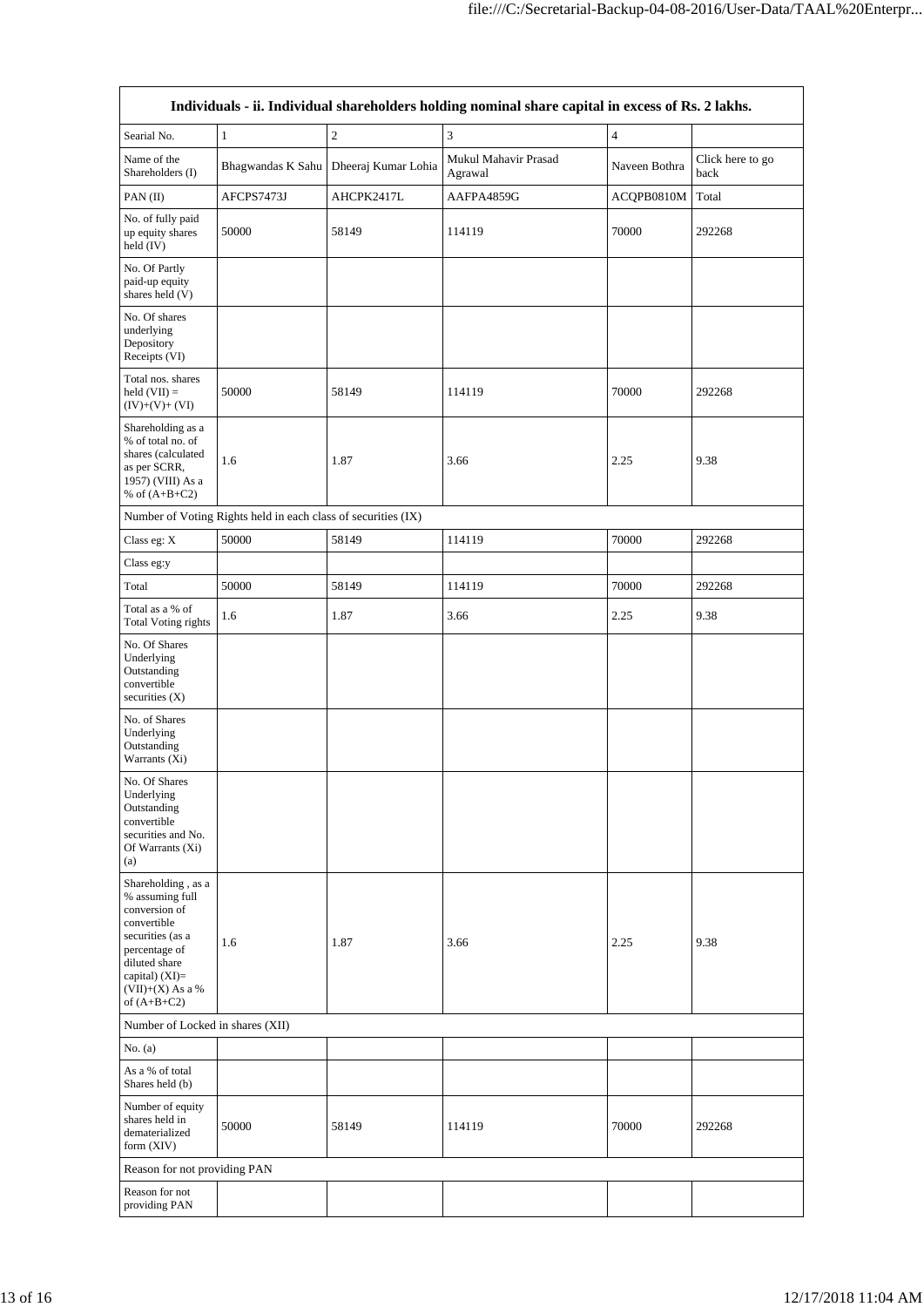| Any Other (specify)                                                                                                                                                                  |              |                                                               |                              |                     |                            |                          |  |
|--------------------------------------------------------------------------------------------------------------------------------------------------------------------------------------|--------------|---------------------------------------------------------------|------------------------------|---------------------|----------------------------|--------------------------|--|
| Searial No.                                                                                                                                                                          | $\mathbf{1}$ | $\sqrt{2}$                                                    | 3                            | $\overline{4}$      | 5                          |                          |  |
| Category                                                                                                                                                                             | HUF          | <b>HUF</b>                                                    | Non-Resident Indian<br>(NRI) | Clearing<br>Members | <b>Bodies</b><br>Corporate |                          |  |
| Category / More<br>than 1 percentage                                                                                                                                                 | Category     | More than 1 percentage of<br>shareholding                     | Category                     | Category            | Category                   |                          |  |
| Name of the<br>Shareholders (I)                                                                                                                                                      |              | Naveen Bothra HUF                                             |                              |                     |                            | Click here to go<br>back |  |
| PAN (II)                                                                                                                                                                             |              | AADHN2758K                                                    |                              |                     |                            | Total                    |  |
| No. of the<br>Shareholders (I)                                                                                                                                                       | 218          | 1                                                             | 77                           | 32                  | 156                        | 483                      |  |
| No. of fully paid<br>up equity shares<br>held (IV)                                                                                                                                   | 162399       | 96200                                                         | 16211                        | 8347                | 133401                     | 320358                   |  |
| No. Of Partly<br>paid-up equity<br>shares held (V)                                                                                                                                   |              |                                                               |                              |                     |                            |                          |  |
| No. Of shares<br>underlying<br>Depository<br>Receipts (VI)                                                                                                                           |              |                                                               |                              |                     |                            |                          |  |
| Total nos. shares<br>held $(VII) =$<br>$(IV)+(V)+(VI)$                                                                                                                               | 162399       | 96200                                                         | 16211                        | 8347                | 133401                     | 320358                   |  |
| Shareholding as a<br>% of total no. of<br>shares (calculated<br>as per SCRR,<br>1957) (VIII) As a<br>% of $(A+B+C2)$                                                                 | 5.21         | 3.09                                                          | 0.52                         | 0.27                | 4.28                       | 10.28                    |  |
|                                                                                                                                                                                      |              | Number of Voting Rights held in each class of securities (IX) |                              |                     |                            |                          |  |
| Class eg: X                                                                                                                                                                          | 162399       | 96200                                                         | 16211                        | 8347                | 133401                     | 320358                   |  |
| Class eg:y                                                                                                                                                                           |              |                                                               |                              |                     |                            |                          |  |
| Total                                                                                                                                                                                | 162399       | 96200                                                         | 16211                        | 8347                | 133401                     | 320358                   |  |
| Total as a % of<br><b>Total Voting rights</b>                                                                                                                                        | 5.21         | 3.09                                                          | 0.52                         | 0.27                | 4.28                       | 10.28                    |  |
| No. Of Shares<br>Underlying<br>Outstanding<br>convertible<br>securities $(X)$                                                                                                        |              |                                                               |                              |                     |                            |                          |  |
| No. of Shares<br>Underlying<br>Outstanding<br>Warrants (Xi)                                                                                                                          |              |                                                               |                              |                     |                            |                          |  |
| No. Of Shares<br>Underlying<br>Outstanding<br>convertible<br>securities and No.<br>Of Warrants $(X_i)$<br>(a)                                                                        |              |                                                               |                              |                     |                            |                          |  |
| Shareholding, as a<br>% assuming full<br>conversion of<br>convertible<br>securities (as a<br>percentage of<br>diluted share<br>capital) (XI)=<br>$(VII)+(X)$ As a %<br>of $(A+B+C2)$ | 5.21         | 3.09                                                          | 0.52                         | 0.27                | 4.28                       | 10.28                    |  |
| Number of Locked in shares (XII)                                                                                                                                                     |              |                                                               |                              |                     |                            |                          |  |
| No. (a)                                                                                                                                                                              |              |                                                               |                              |                     |                            |                          |  |
| As a % of total<br>Shares held (b)                                                                                                                                                   |              |                                                               |                              |                     |                            |                          |  |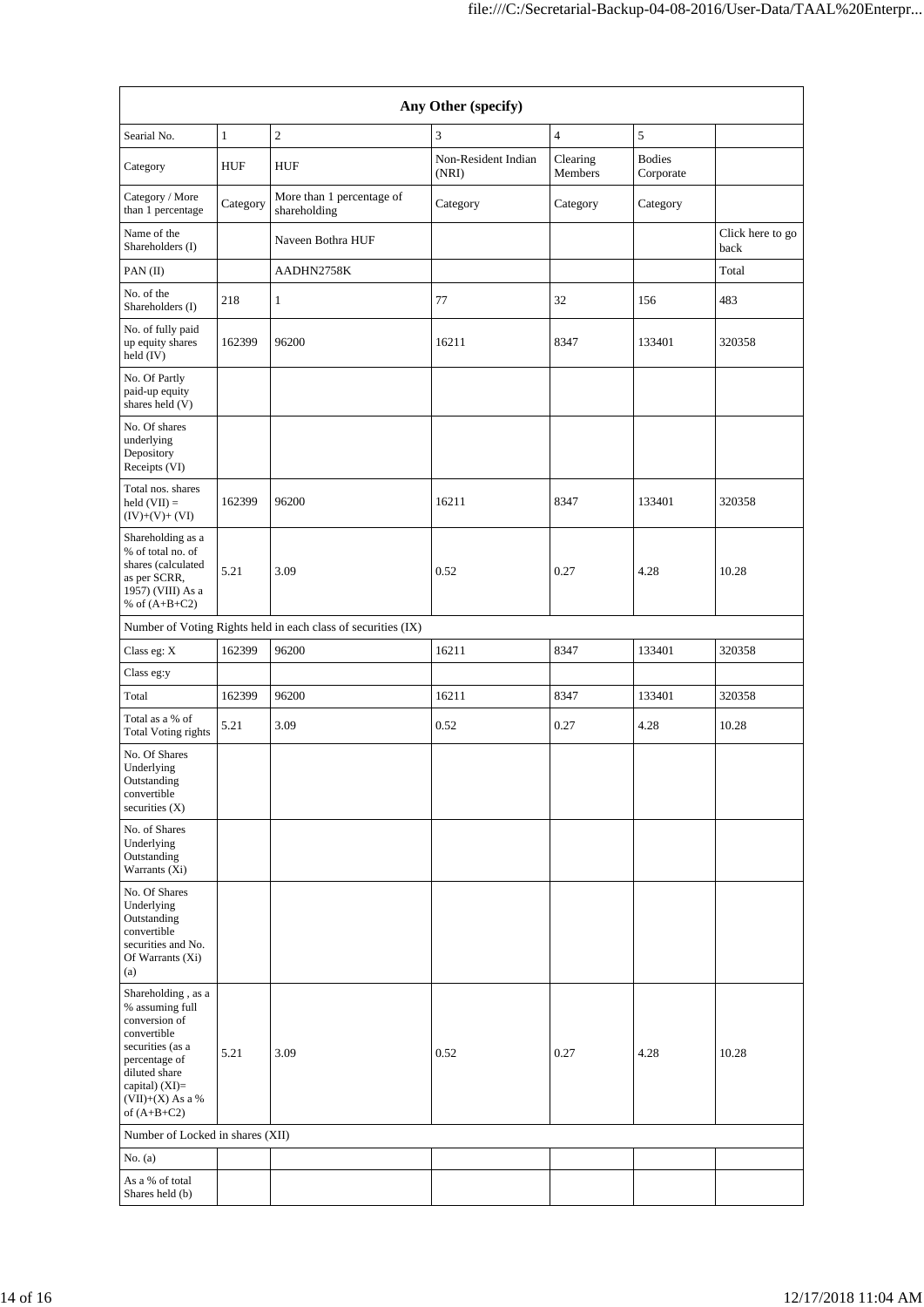| Number of equity<br>shares held in<br>dematerialized<br>form $(XIV)$ | 162399 | 96200 | 16156 | 8347 | 121295 | 308197 |  |
|----------------------------------------------------------------------|--------|-------|-------|------|--------|--------|--|
| Reason for not providing PAN                                         |        |       |       |      |        |        |  |
| Reason for not<br>providing PAN                                      |        |       |       |      |        |        |  |